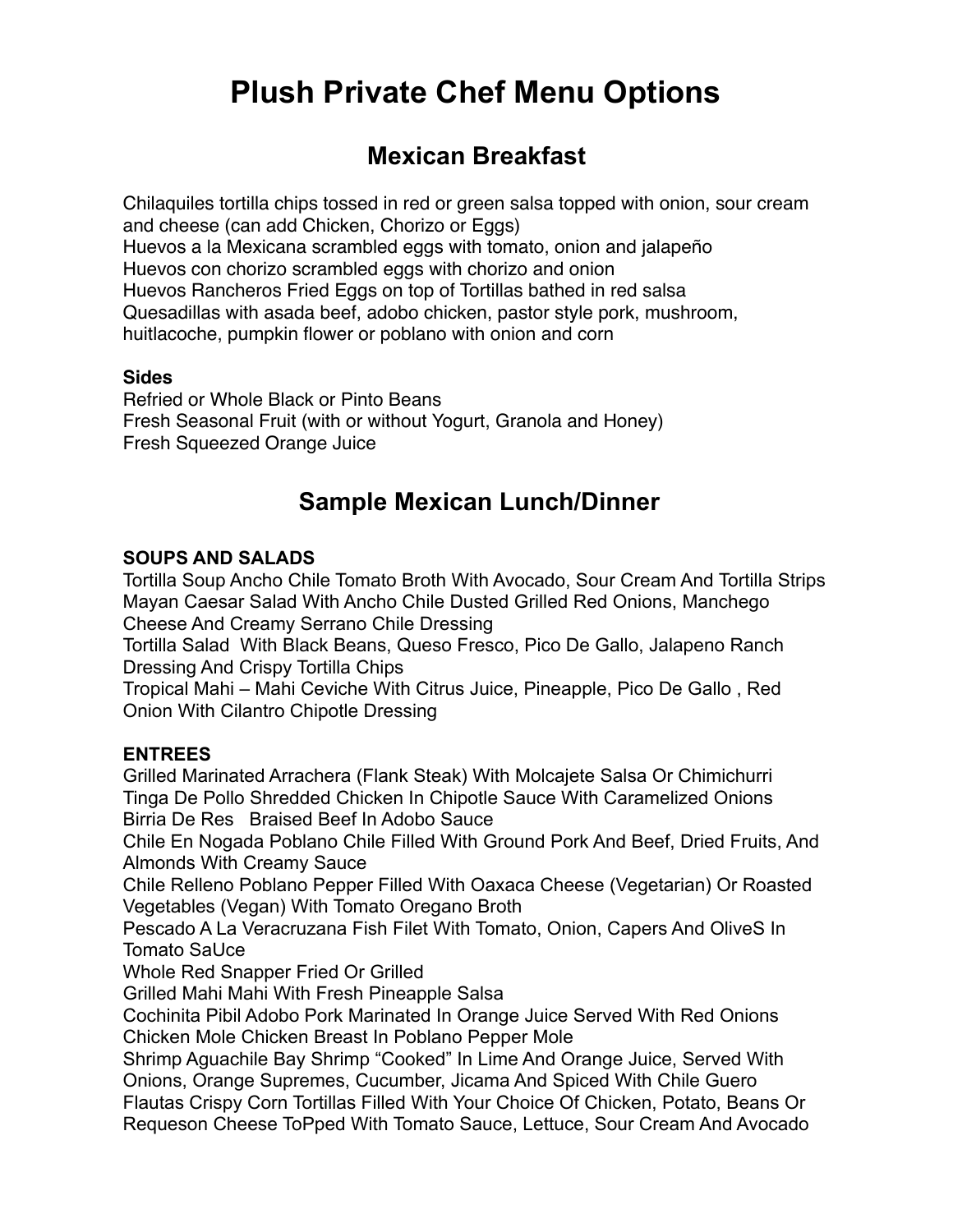Quesadilla Neza Deep Fried Quesadilla With Oaxaca Cheese, And Choice Of: Huitlacoche, Chorizo, Garlic Mushrooms, Chicken Or Poblano Pepper Rajas, Topped With Tomatillo Sauce And Queso Fresco

Sopes (Corn Masa Boats) Topped With Refried Beans, Chicken, Shredded Lettuce, Tomato Sauce And Sour Cream

Queso Fundido Three Cheeses – Adobera, Chihuahua And Oaxaca, Slowly Melted Served With Flour Tortillas And Assorted Salsas

#### **SIDES**

Mexican, Cilantro or Poblano Rice Papas Bravas Fire Roasted Seasonal Vegetables Ajillo Mushrooms (Garlic and Guajillo Pepper) Pozolillo- Corn, Onion, and Zucchini in Tomato Sauce Poblano Pepper Rajas- with Onion and Corn in Cream Sauce Fried or Sautéed Plantain Guacamole, Mexican Salsa + Chips

# **Additional Lunch/Dinner Options**

## **SOUPS**

Tequila Lime Shrimp Bisque Spicy Pumpkin Soup With Mexican Cream And Toasted Pepitas Carrot Ginger Poblano Asiago

# **SALADS**

Mixed Greens With Grilled Vegetables - Toasted Pine Nuts & Dijon Vinaigrette Mixed Greens With Goat Cheese, Caramel-Chile Pumpkin Seeds, Grapefruit Slices & Miso Dressing South Western Caesar Salad With Jalapeno Polenta Croutons And Shaved Parmigiano Spinach Salad With Caramel Chili Crusted Pecans, Queso Fresco, Roquefort, Apples And Roasted Tomatoes And Sweet And Spicy Vinaigrette Pepita Crusted Goat Cheese Salad With Mixed Greens And Strawberry Honey Vinaigrette Mayan Caesar Salad With Ancho Chile Dusted Grilled Red Onions, Manchego Cheese And Creamy Avocado-Chile Serrano Dressing Mixed Field Greens With Cranberries, Caramelized Almonds, Goat Cheese And Spicy Balsamic Vinaigrette Seasonal Greens With Wood-Grilled Onions, Radishes, Panela Cheese And Roasted-Garlic Dressing

Mixed Baby Greens With Cilantro Garlic Croutons, Jack Cheese And Serrano **Dressing** 

Pear And Walnut Salad With Pear Slices, Toasted Walnuts, Crumbled Gorgonzola Cheese, Butter Lettuce And Pear Vinaigrette

Chipotle Caesar Salad With Shaved Parmesan And Jalapeno Polenta Croutons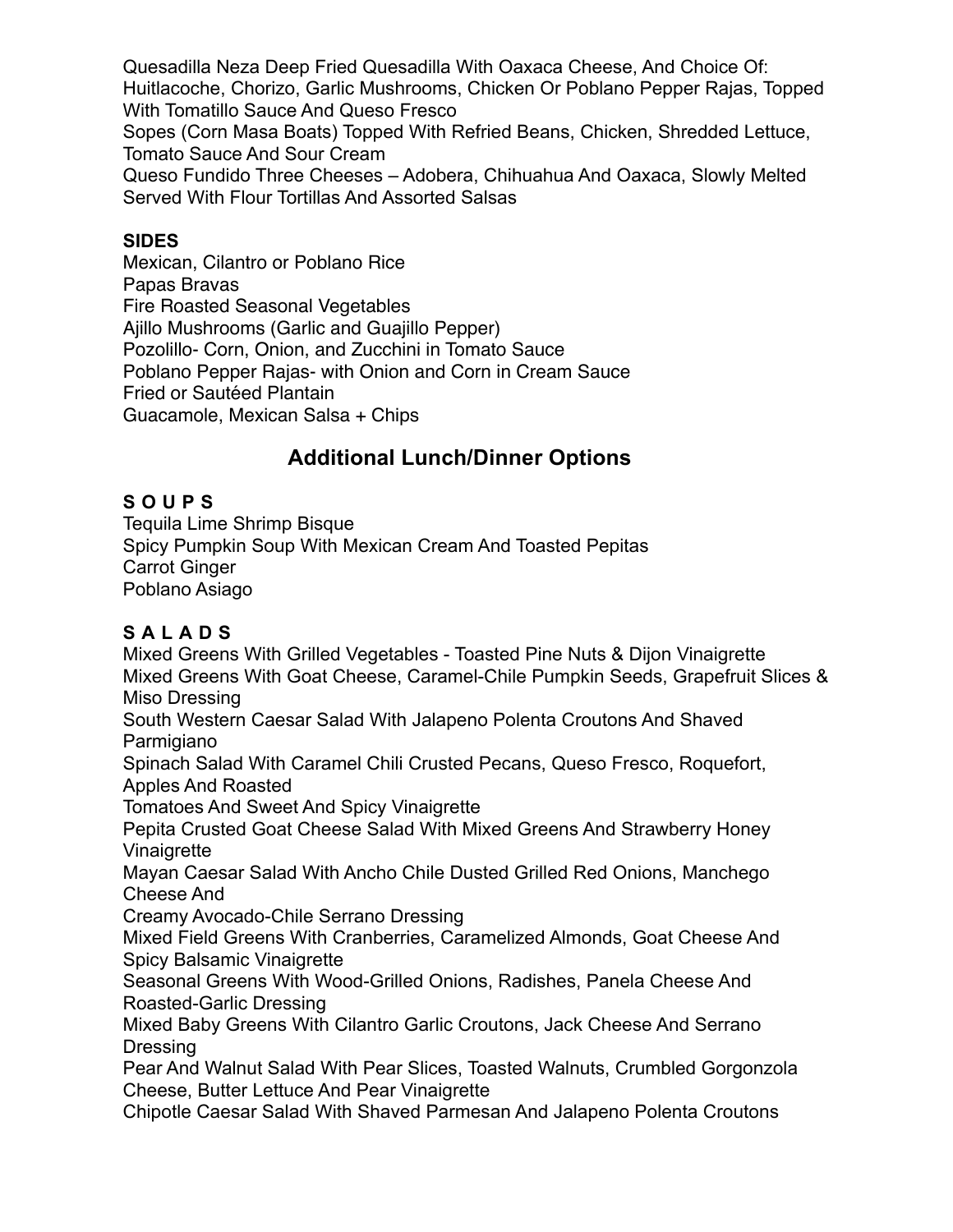## **APPETIZERS**

Bacon Wrapped Prawns With A Pepper Jack Cream Sauce Empanadas With Banana And Black Bean Crab Cakes With Corn, Thyme, Jalapeno And Chipotle Mayonnaise Ceviche Mahi –Mahi With Jalapenos And Coconut Spicy Vegetable Gyozas With Sweet Chili Sauce Shrimp Cocktail With Avocado, Sweet Corn, Cilantro in Spicy Tomato Sauce

### **ENTREES**

#### **SEA FOOD**

Grilled Mahi Mahi With Sticky Rice, Plantains And Pineapple Chutney

Roasted Salmon With Scallion Mash And SautÉEd Spinach With Charred Tomatoes And Chili Mango Salsa

Red Snapper With Creamy Manchego Polenta, SautÉEd Bok Choy & Tropical Fruit Chutney Roasted Salmon Filet With Fresh Pineapple Salsa And Cilantro Rice

Sesame Crusted Tuna With Garlic Mashed Potatoes, SautÉEd Seasonal Vegetables Achiote Miso Marinated Sea Bass With Sticky Rice, SautÉEd Zucchini And Cilantro Chard Sauce

Grilled Prawns Marinated In Pineapple-Mango Adobo Served With Cilantro Rice And Chayote Squash

Spicy Shrimp With Caramelized Garlic, Guajillo Chile, Fresh Lime Juice With Papas Doradas And Chipotle

### **LAND FOOD**

Roasted Spice Chicken With Cinnamon & Honey Glazed Sweet Potatoes And Mango **Chutney** 

Spicy Grilled Chicken With Creamy Pumpkin Mole Sauce Roasted Garlic Mash And SautEeD Zucchini

Grilled Pork Loin With Caramelized Guavas, Rum Spiked Plantain Mash And Black Beans With Smoked Bacon, Cilantro & Cumin

Chinese Glazed Duck Breast With Sweet Potato PurÉE And Chile-Cilantro Sauce Beef Tenderloin With Thee-Herb Chimichurri, Chive Mashed Potatoes And Fire Roasted Vegetables

Grilled Filet Mignon With Sautee Ajillo Mushrooms, Garlic Mashed Potatoes With Poblano Demi Glace

### **DESSERTS**

Key Lime - Key Lime Pie

Apple Tart - Warm Apple Tart With Cajeta Sauce And Cinnamon Stick Ice Cream CrÈMe Brulee : Kahlua, Chile And Chocolate, Vanilla, Espresso

Flan - Ancho Chile Flan

Brownie -Mocha Chipotle Brownie With Vanilla Bean Ice Cream

Chocolate Tamal - With Fresh Raspberries, Caramelized Walnuts And Raspberry Sauce